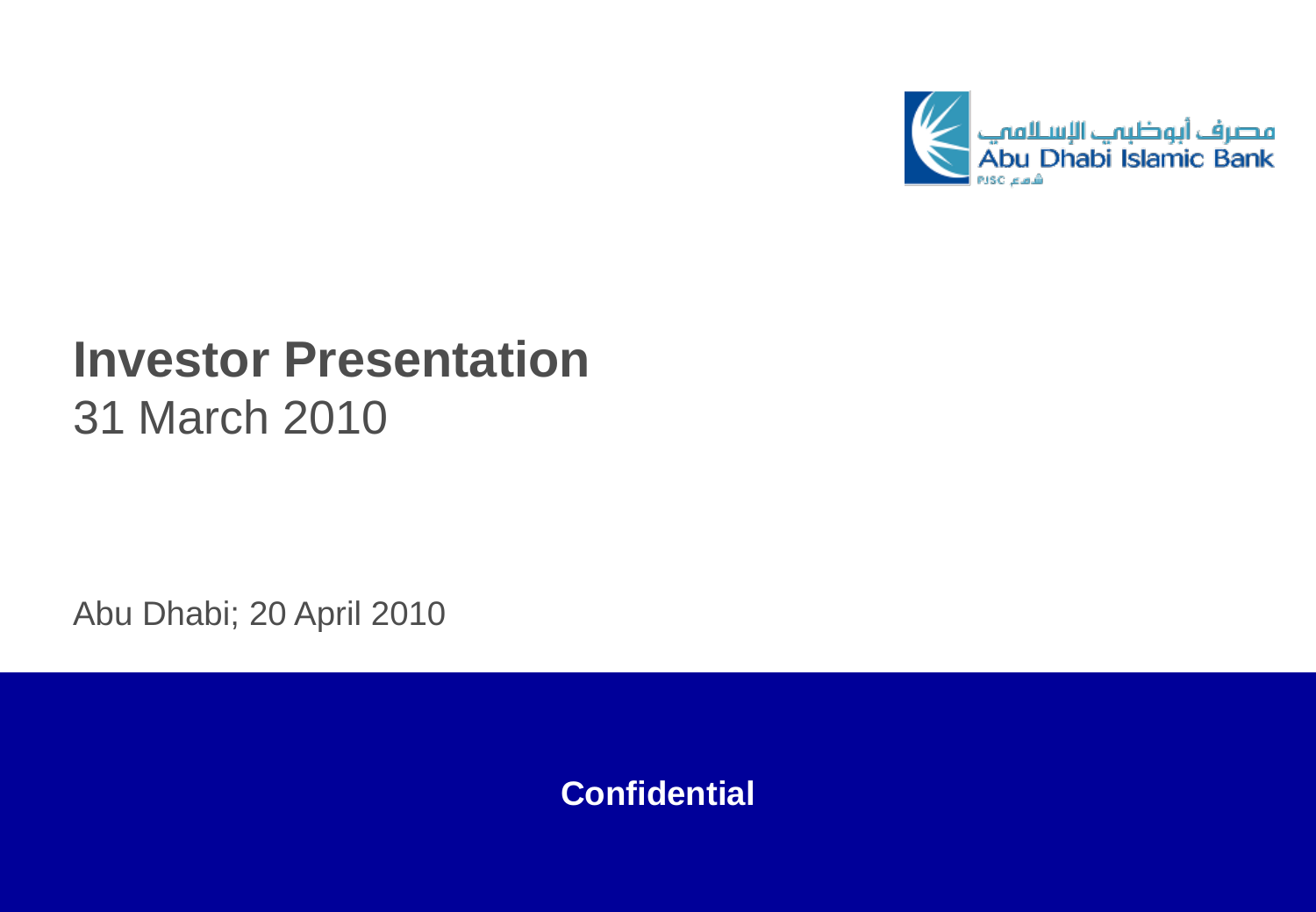# **Table of Contents**

|                                                         | <b>Pages</b> |
|---------------------------------------------------------|--------------|
| $\triangleright$ ADIB at a glance                       | 2            |
| $\triangleright$ Vision and Mission                     | 3            |
| $\triangleright$ Core Pillars                           | 4            |
| $\triangleright$ Financial targets over the medium term | 5            |
| $\triangleright$ FY Q1 2010 – Highlights                | 6            |
| ▶ Consolidated Income Statement                         | 7            |
| Key income parameters<br>➤                              | 8            |
| <b>Consolidated Balance Sheet</b>                       | 9            |
| $\triangleright$ Balance Sheet Strength                 | 10           |
| $\triangleright$ Assets and Liquidity                   | 11           |
| <b>Customer Financing</b><br>➤                          | 12           |
| $\triangleright$ Customers' Deposits                    | 13           |
| $\triangleright$ NPAs & Provisions                      | 14           |
| $\triangleright$ Capital Adequacy                       | 15           |
| 2009 Shareholders' Return                               | 16           |
| $\triangleright$ Summary                                | 17           |

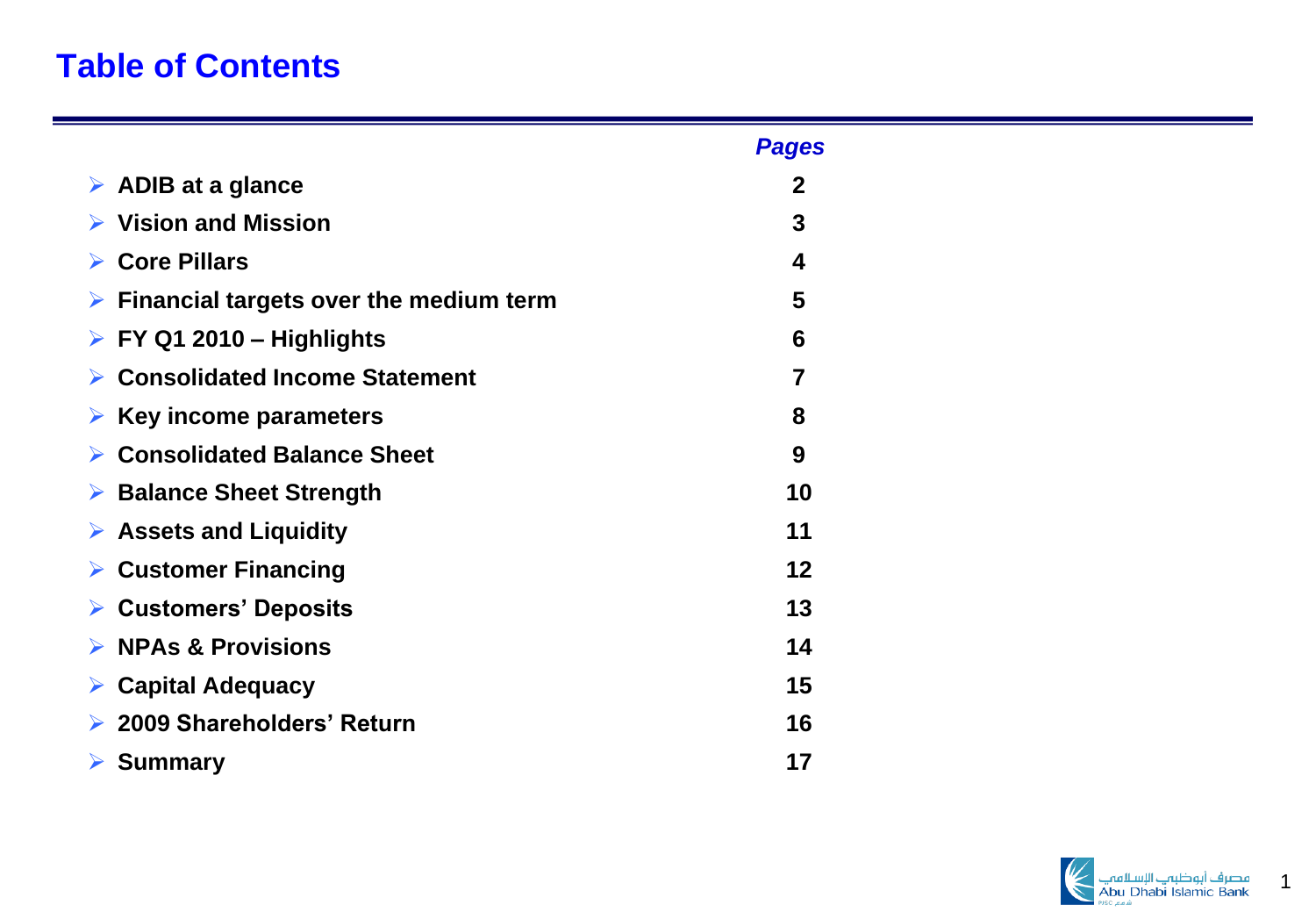## **ADIB at a glance**



 $\mathfrak{D}$ Abu Dhabi Islamic Bank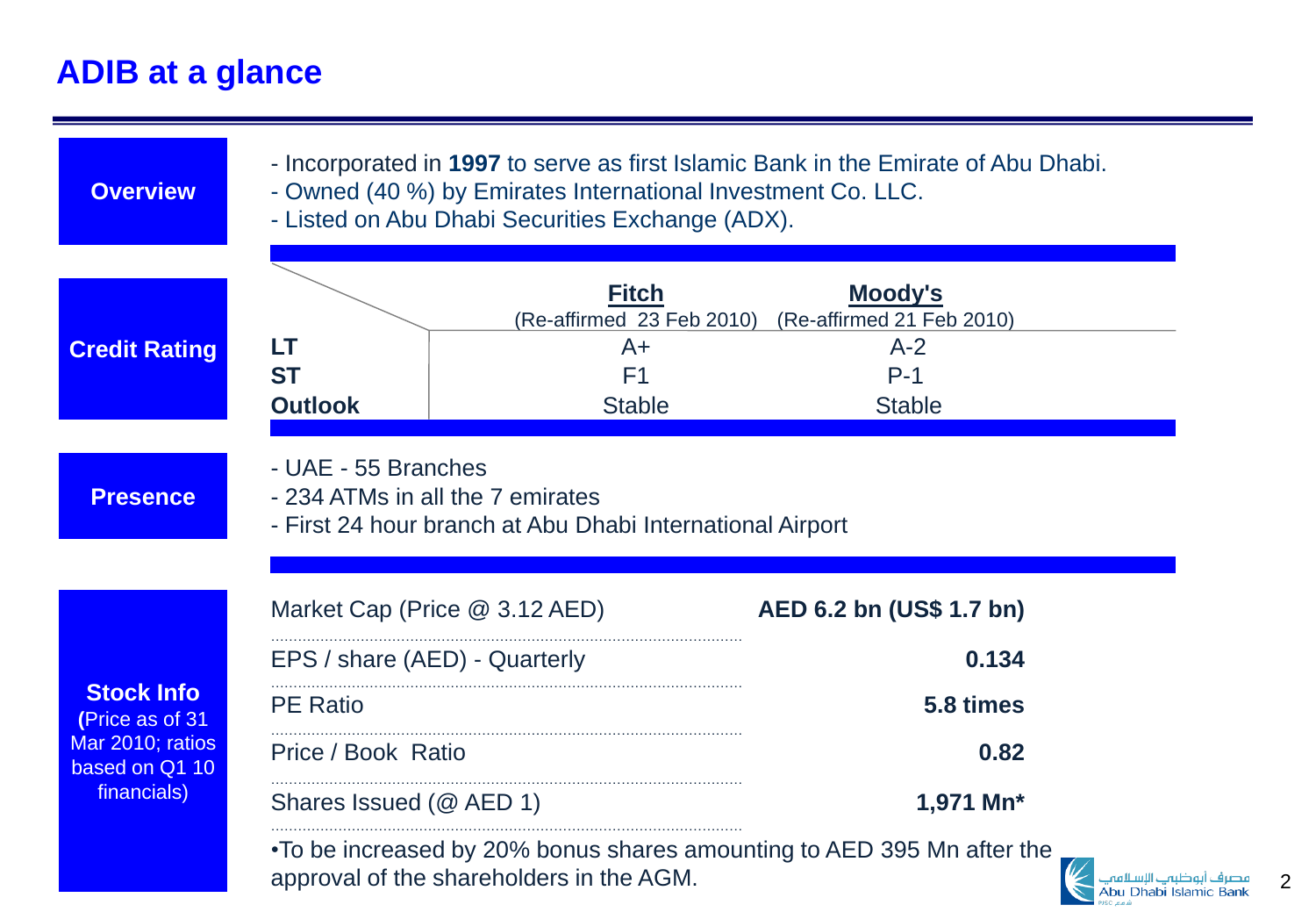### **Focus on networking expansion continues**

ADIB continues to investment in coverage during the downturn



- 55 Branches in 11 years.
- 23% CAGR growth in Customers from Q1 2008 to Q1 2010 to reach at 365,080 customers.
- ATM revamped; 208% more machines from 76 at Q1 2008 to 234 in Q1 2010.
- Service Quality ranking improved by 27% from 23 in 2008 to 18 in 2009.
- Introduced '24 Hour ' Banking ; '10 to 10' Banking and 'Anywhere' Banking.
- First Islamic Business Covered Card.
- Launching cash management, investment banking, new women's banking, premier banking, wealth management, upgraded private banking in 2010.

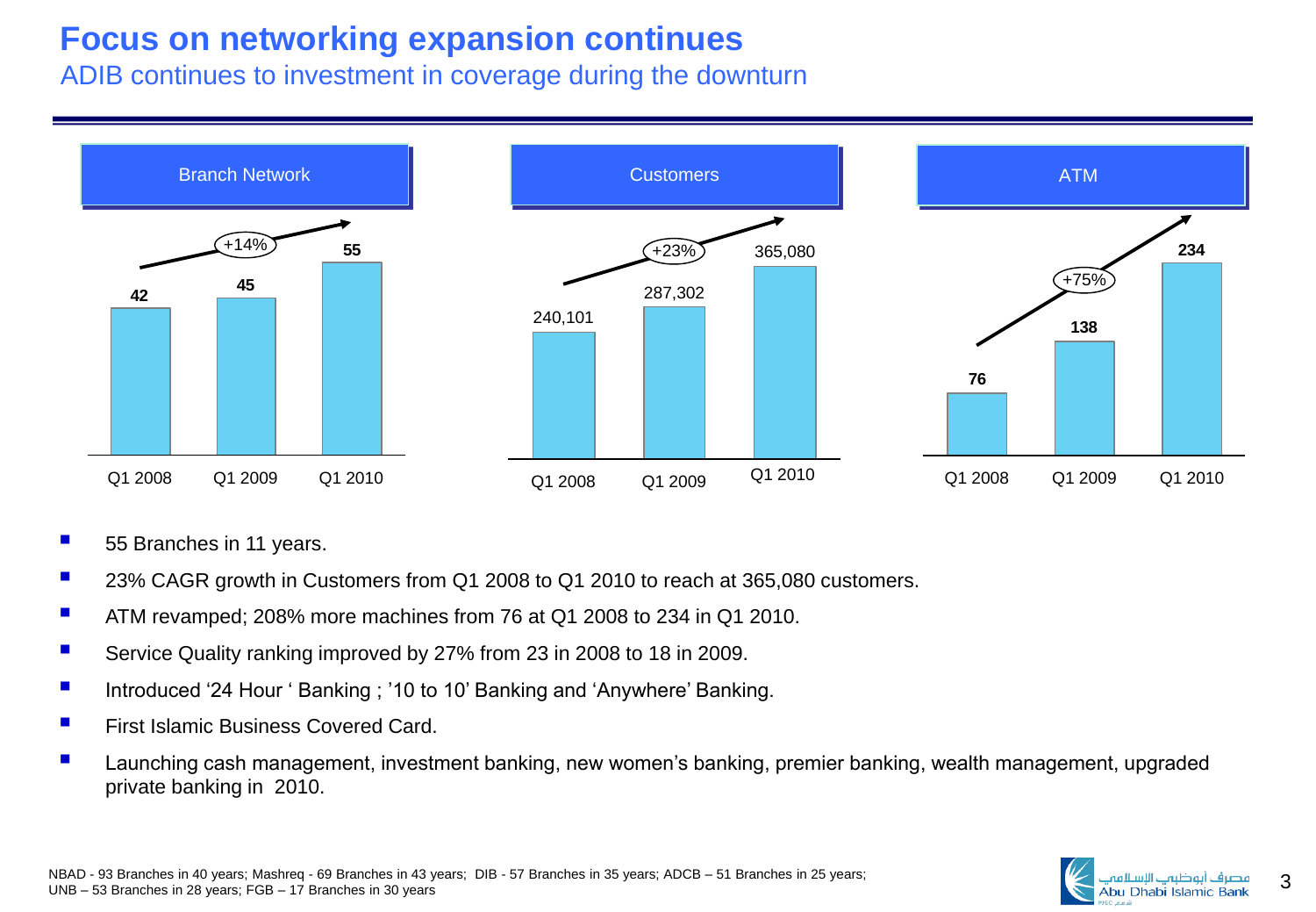#### **Financial targets over the medium term**



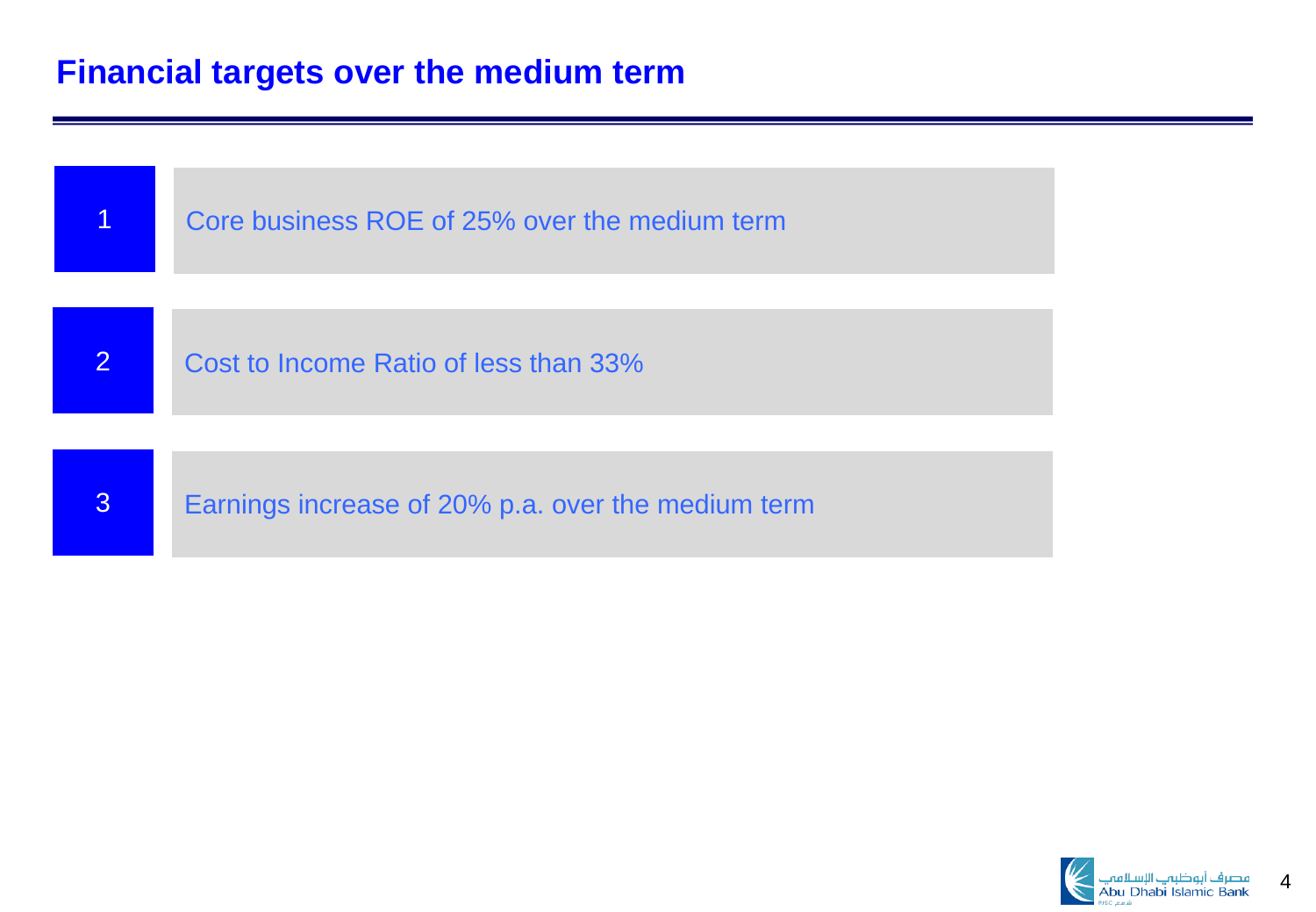# **FY Q1 2010 – Highlights**



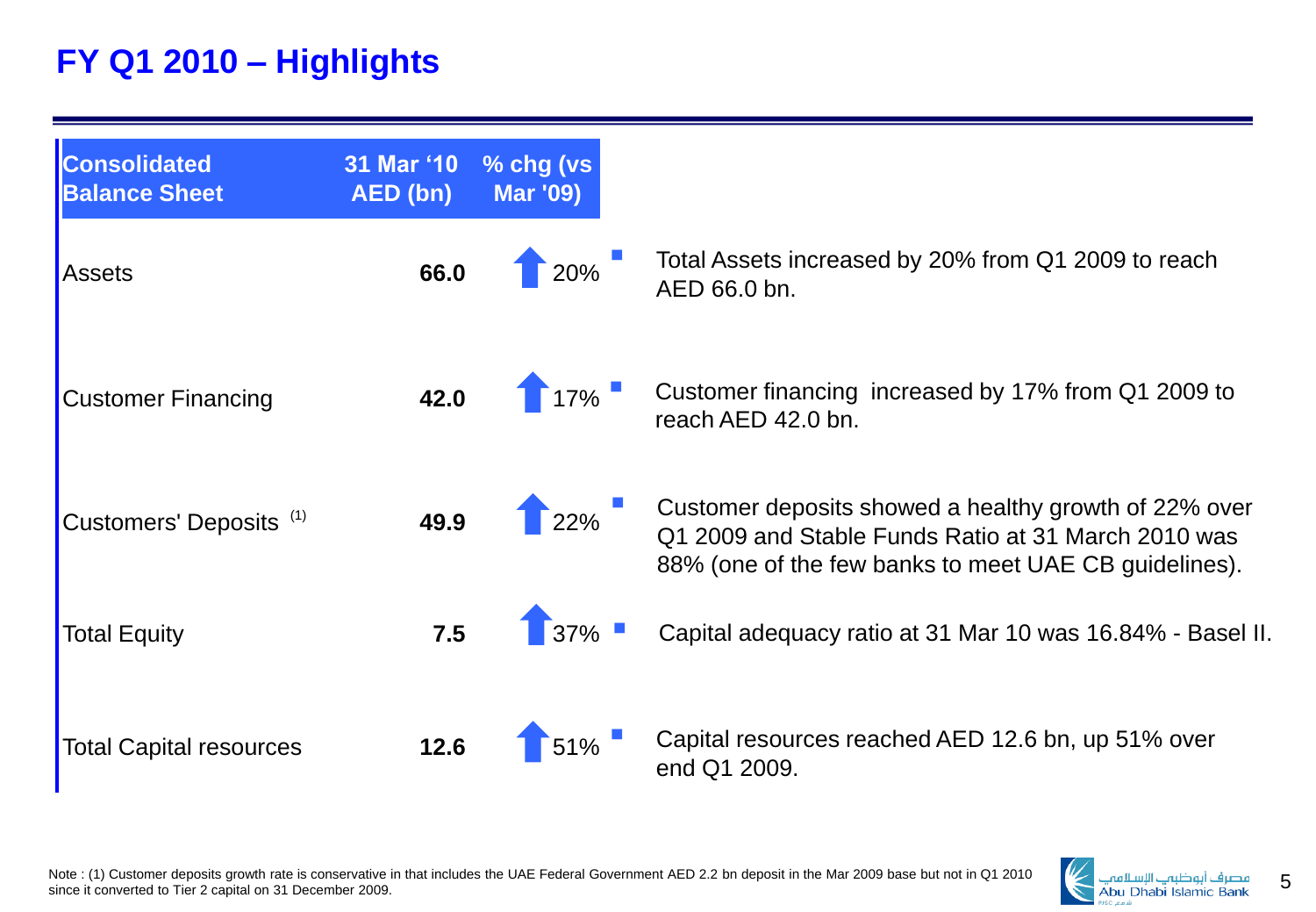#### **Consolidated Income Statement**

The first quarter of 2010 was a highest earning quarter in ADIB's history

| <b>AED MM</b>                                                                        | Q1 09                         | Q4 09                         | Q1 10                         | $%$ chg<br>Q1 10 vs Q1 09           | % chg<br>Q1 10 vs Q4 09                |
|--------------------------------------------------------------------------------------|-------------------------------|-------------------------------|-------------------------------|-------------------------------------|----------------------------------------|
| <b>Revenues</b>                                                                      | 578.9                         | 733.4                         | 680.7                         | 17.6%                               | $-7.2%$                                |
| Net Revenue from Funds<br>Fees & commission<br>Investment income<br>Foreign Exchange | 501.4<br>33.6<br>26.0<br>15.3 | 562.7<br>63.0<br>102.9<br>8.3 | 571.6<br>56.1<br>40.7<br>11.3 | 14.0%<br>67.0%<br>56.2%<br>$-26.4%$ | 1.6%<br>$-11.0%$<br>$-60.5%$<br>36.8%  |
| Other income                                                                         | 2.5                           | (3.6)                         | 1.0                           | $-59.9%$                            | 128.6%                                 |
| <b>Expenses</b>                                                                      | 217.6                         | 293.7                         | 282.1                         | 29.7%                               | $-3.9%$                                |
| Employee cost<br>Premises<br>Depreciation<br><b>Other Operating expenses</b>         | 147.3<br>18.5<br>10.4<br>41.4 | 167.3<br>26.3<br>20.3<br>79.8 | 174.1<br>25.6<br>18.5<br>64.0 | 18.2%<br>38.4%<br>77.1%<br>54.5%    | 4.0%<br>$-2.6%$<br>$-9.0%$<br>$-19.9%$ |
| <b>Margin</b>                                                                        | 361.3                         | 439.6                         | 398.5                         | 10.3%                               | $-9.3%$                                |
| <b>Credit Loss Provisions</b>                                                        | 93.0                          | 1,063.0                       | 105.2                         | 13.1%                               | $-90.1%$                               |
| Cost of credit & impairment - Specific<br>- General                                  | 82.5<br>10.5                  | 725.3<br>337.7                | 82.5<br>22.7                  | 0%<br>116.2%                        | $-88.6%$<br>$-93.3%$                   |
| Net income                                                                           | 268.3                         | (623.3)                       | 293.3                         | 9.3%                                | 147.1%                                 |

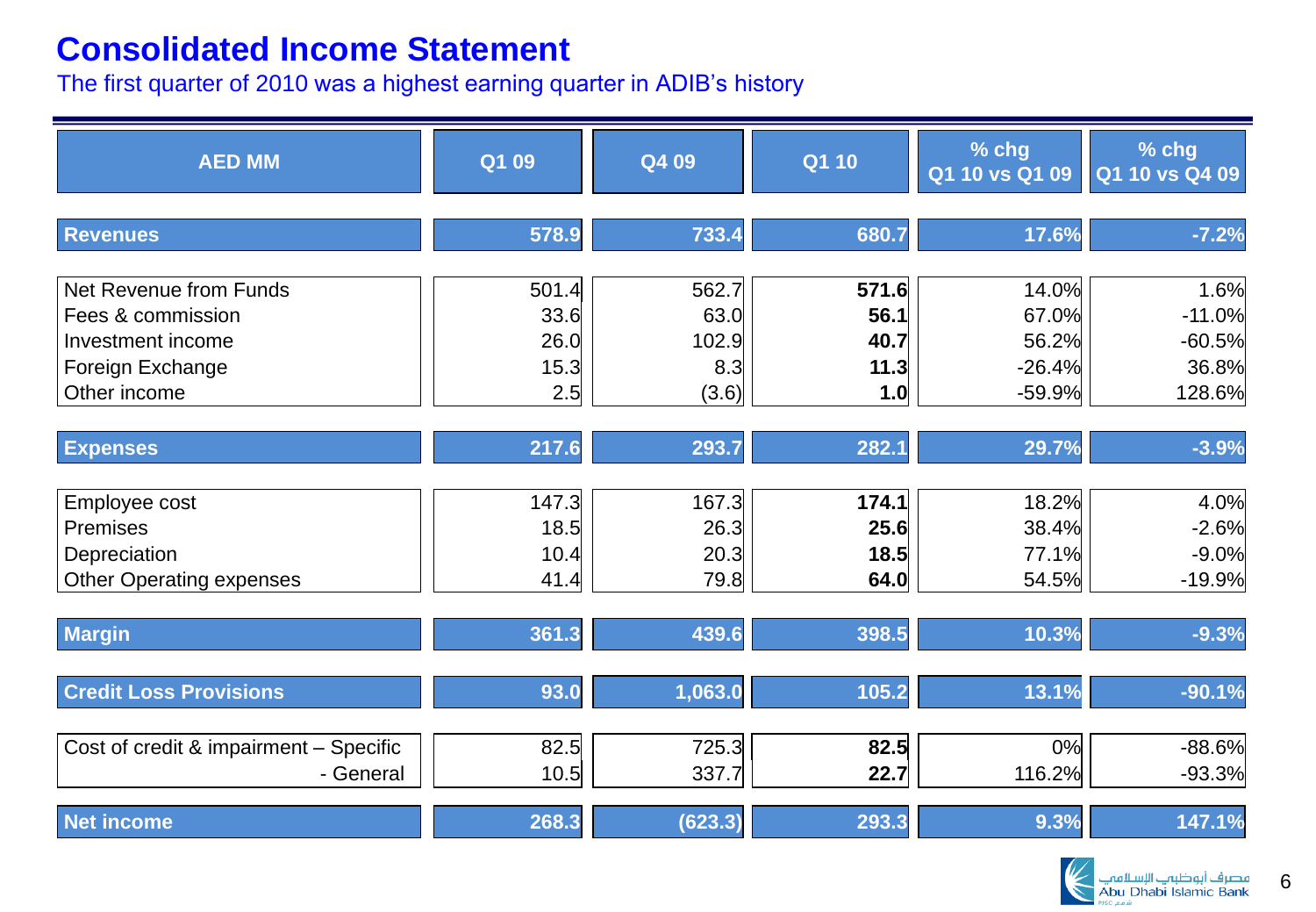# **Key income parameters**







*Highest ever net income recorded in a single quarter in Q1 '10*



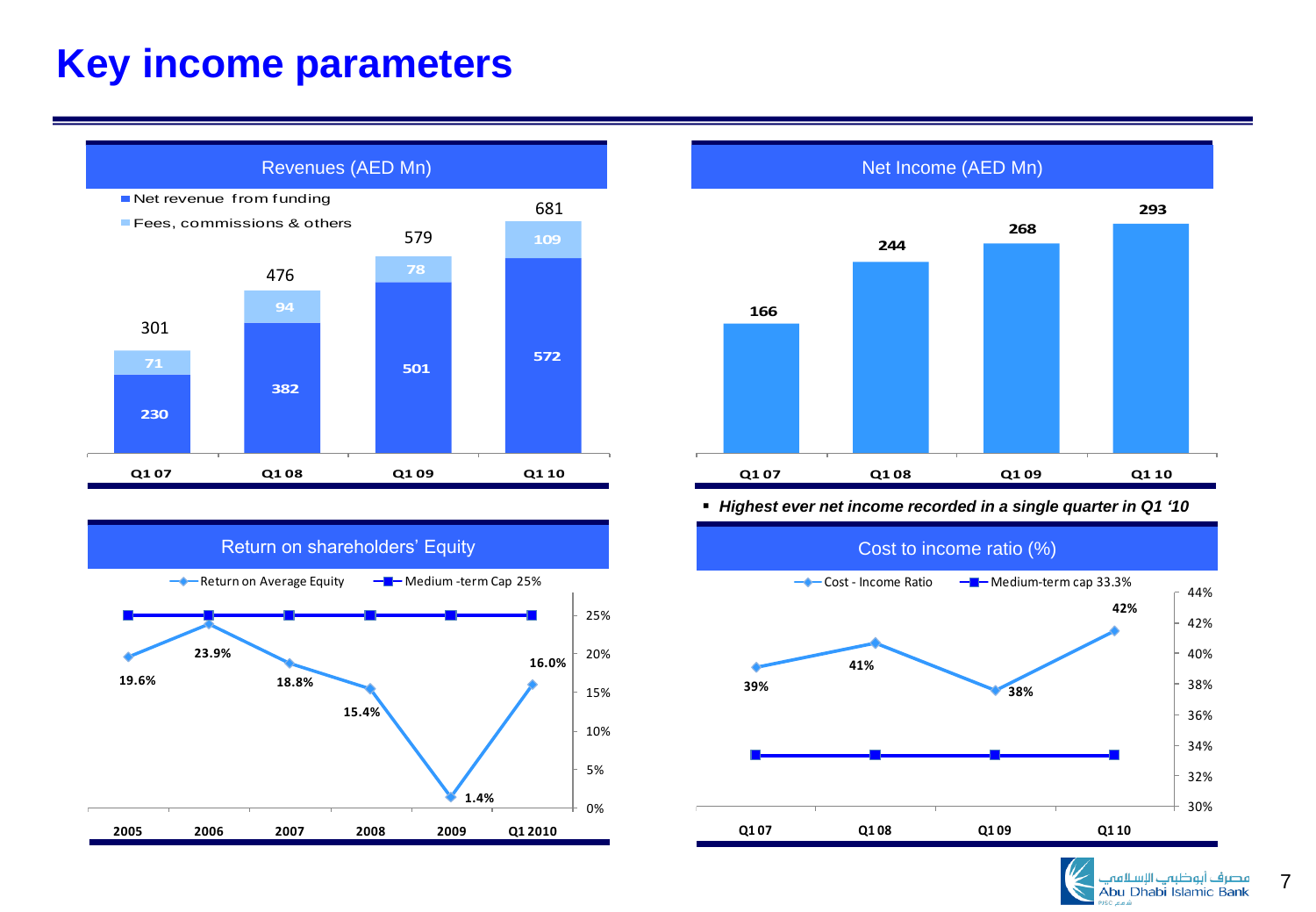#### **Consolidated Balance Sheet**

Balance Sheet has grown by 20% in the past 12 months

| <b>AED MM</b>                                           | 31 Mar 2009 | 31 Dec 2009 | 31 Mar 2010 | % chg<br>31 Mar 2010 vs<br>31 Mar 2009 | % chg<br>31 Mar 2010 vs<br>31 Dec 2009 |
|---------------------------------------------------------|-------------|-------------|-------------|----------------------------------------|----------------------------------------|
| <b>Cash and balances with Central Banks</b>             | 2,272       | 3,331       | 4,242       | 86.7%                                  | 27.3%                                  |
| Due from financial institutions                         | 11,651      | 14,658      | 14,160      | 21.5%                                  | $-3.4%$                                |
| <b>Net Customer financing</b>                           | 35,770      | 40,474      | 41,960      | 17.3%                                  | 3.7%                                   |
| <b>Investments</b>                                      | 1,096       | 1,010       | 1,181       | 7.8%                                   | 16.9%                                  |
| <b>Investment in associates</b>                         | 794         | 738         | 740         | $-6.8%$                                | 0.3%                                   |
| Investment, development and properties<br>held for sale | 929         | 1,138       | 1,122       | 20.8%                                  | $-1.4%$                                |
| Other assets / fixed assets                             | 2,540       | 2,735       | 2,636       | 3.8%                                   | $-3.6%$                                |
| <b>TOTAL ASSETS</b>                                     | 55,052      | 64,084      | 66,041      | 20.0%                                  | 3.1%                                   |
| Due to financial institutions                           | 3,555       | 1,278       | 1,075       | $-69.8%$                               | $-15.9%$                               |
| <b>Customers' deposits</b>                              | 41,084      | 48,220      | 49,935      | 21.5%                                  | 3.6%                                   |
| <b>Other liabilities</b>                                | 2,030       | 2,296       | 2,400       | 18.2%                                  | 4.5%                                   |
| Tier 2 wakala capital                                   |             | 2,207       | 2,207       | 100.0%                                 | 0.0%                                   |
| Sukuk payable                                           | 2,938       | 2,938       | 2,938       | 0.0%                                   | 0.0%                                   |
| <b>LIABILITIES</b>                                      | 49,607      | 56,939      | 58,555      | 18.0%                                  | 2.8%                                   |
| <b>Share capital</b>                                    | 1,971       | 1,971       | 1,971       | 0.0%                                   | 0.0%                                   |
| <b>Tier 1 sukuk</b>                                     |             | 2,000       | 2,000       | 100.0%                                 | 0.0%                                   |
| <b>Reserves</b>                                         | 3,474       | 3,174       | 3,515       | 1.2%                                   | 10.7%                                  |
| <b>EQUITY</b>                                           | 5,445       | 7,145       | 7,486       | 37.5%                                  | 4.8%                                   |
| <b>LIABILITIES AND EQUITY</b>                           | 55,052      | 64,084      | 66,041      | 20.0%                                  | 3.1%                                   |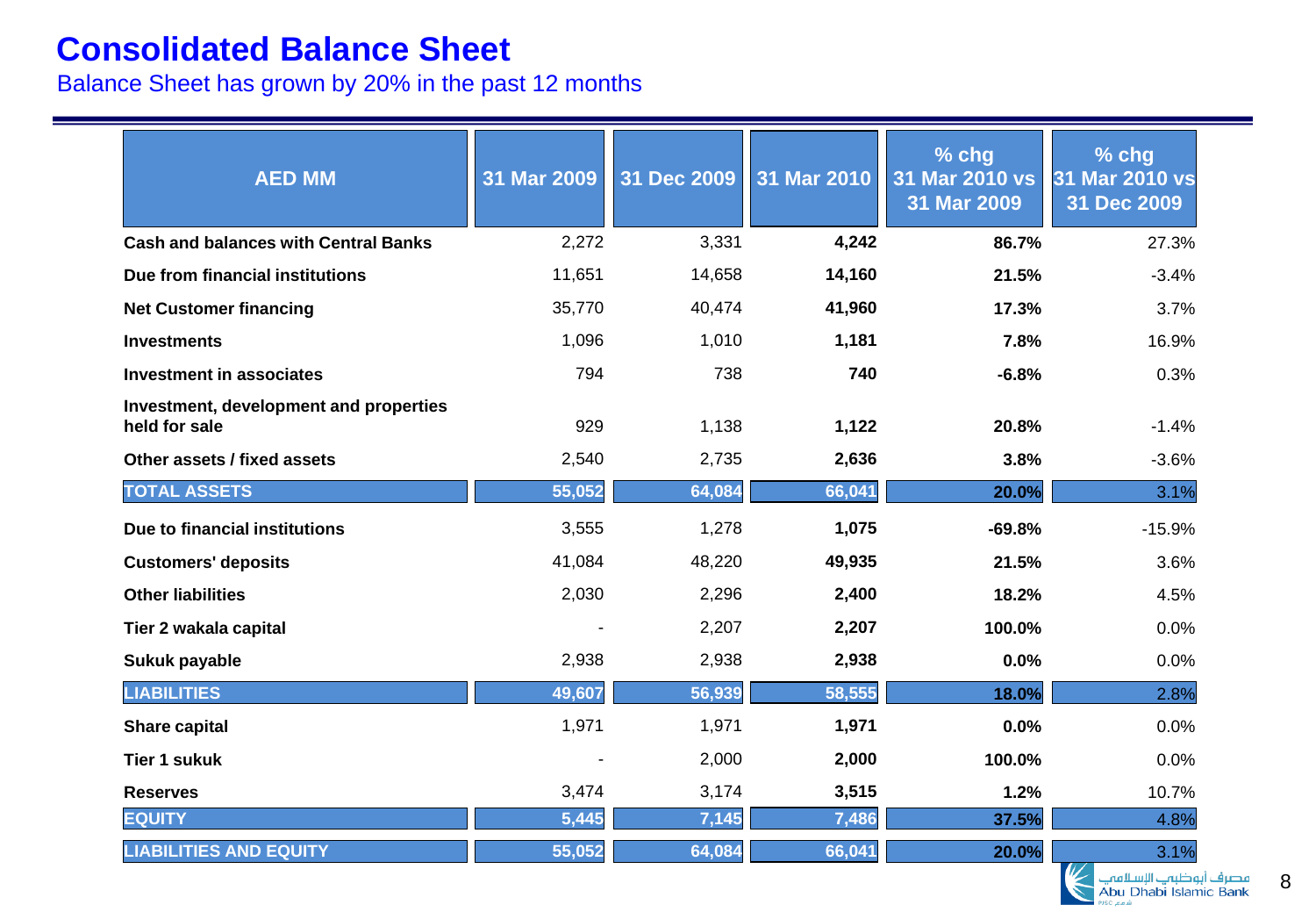## **Balance Sheet Strength**

Remain one of the most liquid bank's in the UAE on the back of above market balance sheet growth

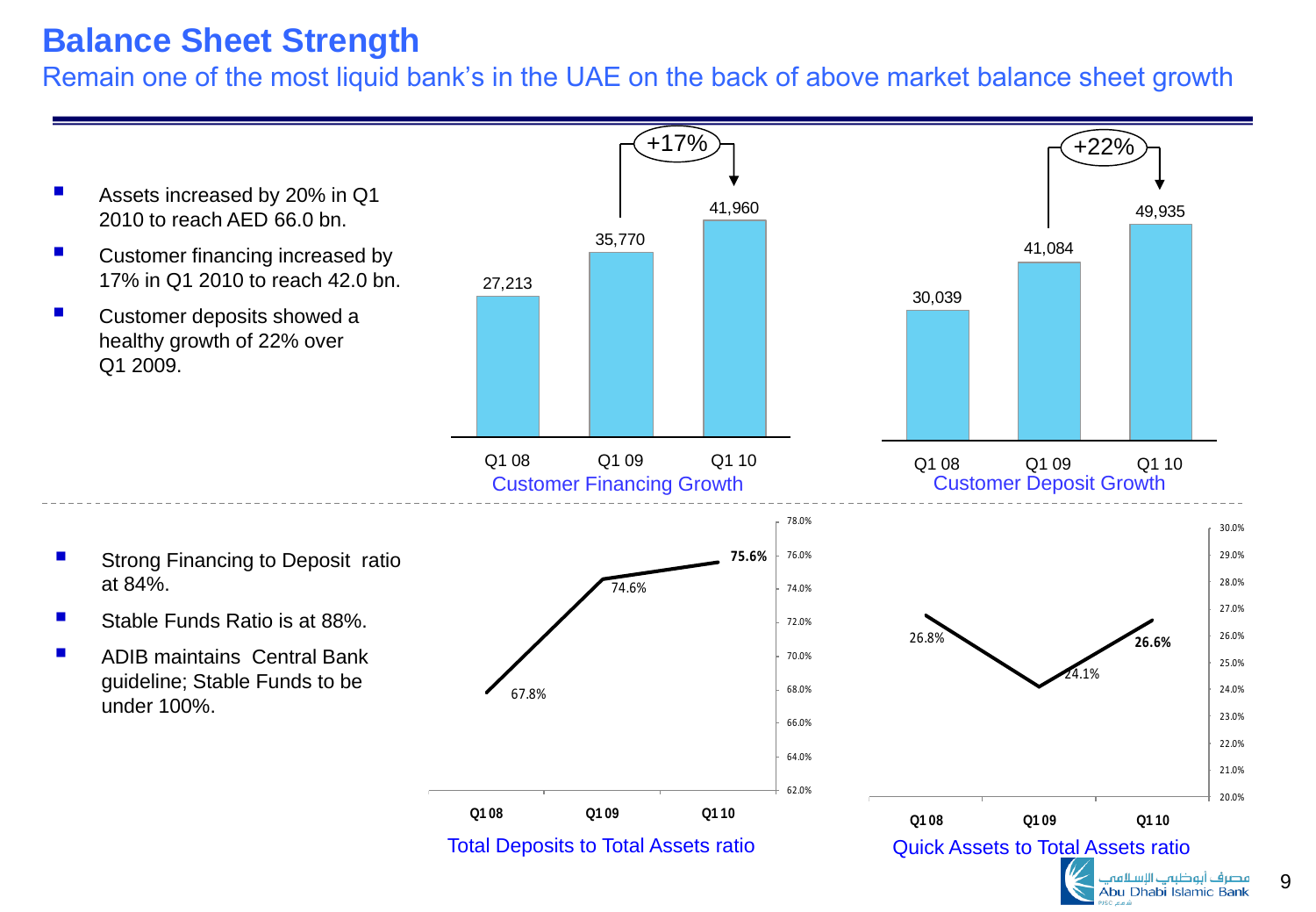# **Assets and Liquidity**



Net Customer Financing and Customers' Deposits (AED bn) Key points Key points



Average Earning Assets (AED bn) and Net Profit Margin % **Composition of Assets – AED 66 bn** 



- Strong asset quality and liquidity.
- CAGR (Q1 08 Q1 10)
	- Assets 22%
	- Customer financing 26%
	- Customers' Deposits 29%
- Net Profit Margin (NPM) was 4.1%% for Q1 10 and 4.3% for Q4 09.

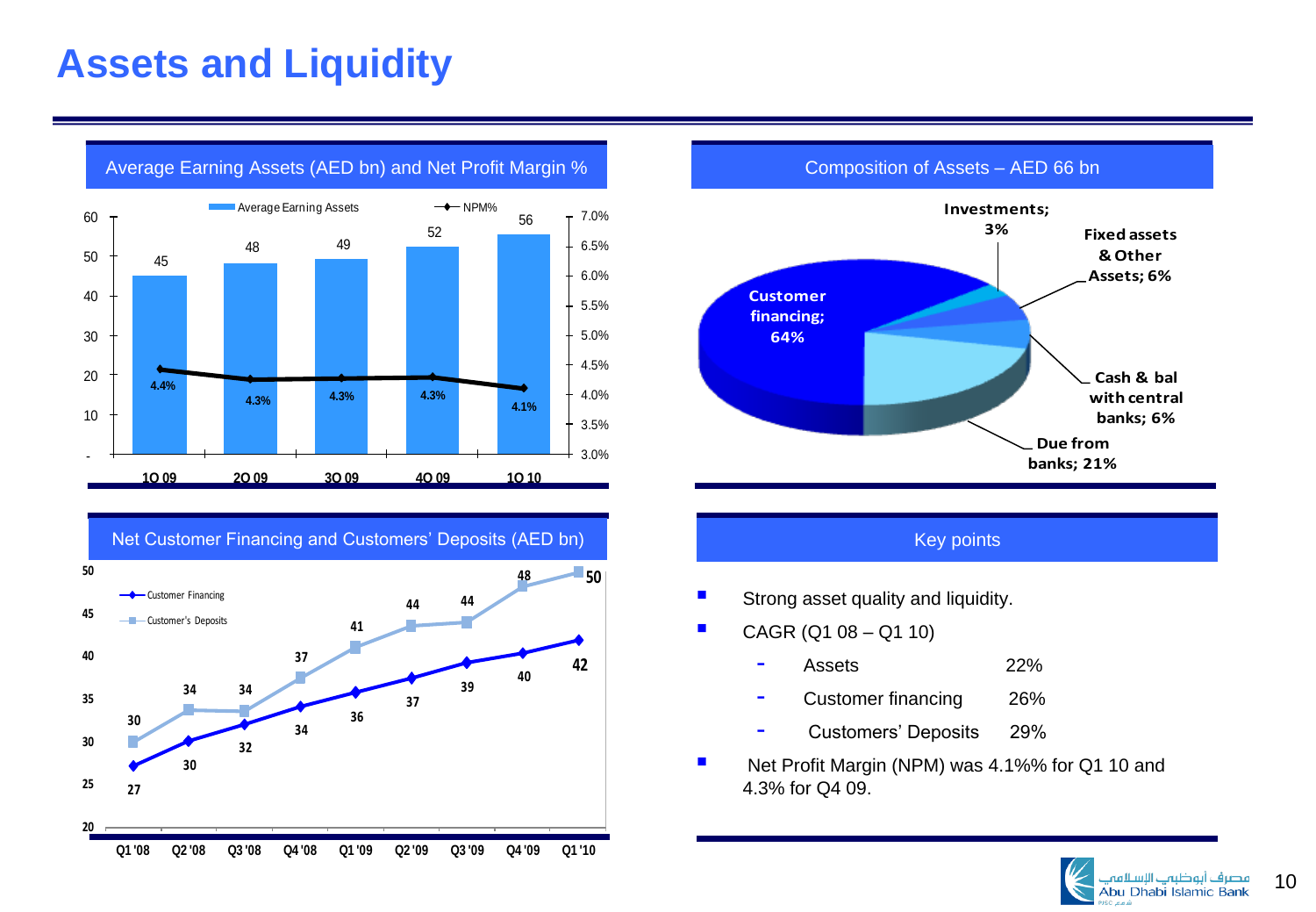# **Customer Financing**



#### Key points

- Retail and Wholesale remains ADIBs niche market.
- **ADIB leader in car financing in UAE.**
- **Support the vision of Govt. of Abu Dhabi and development of UAE.**
- **Diversified portfolio across various segment.**

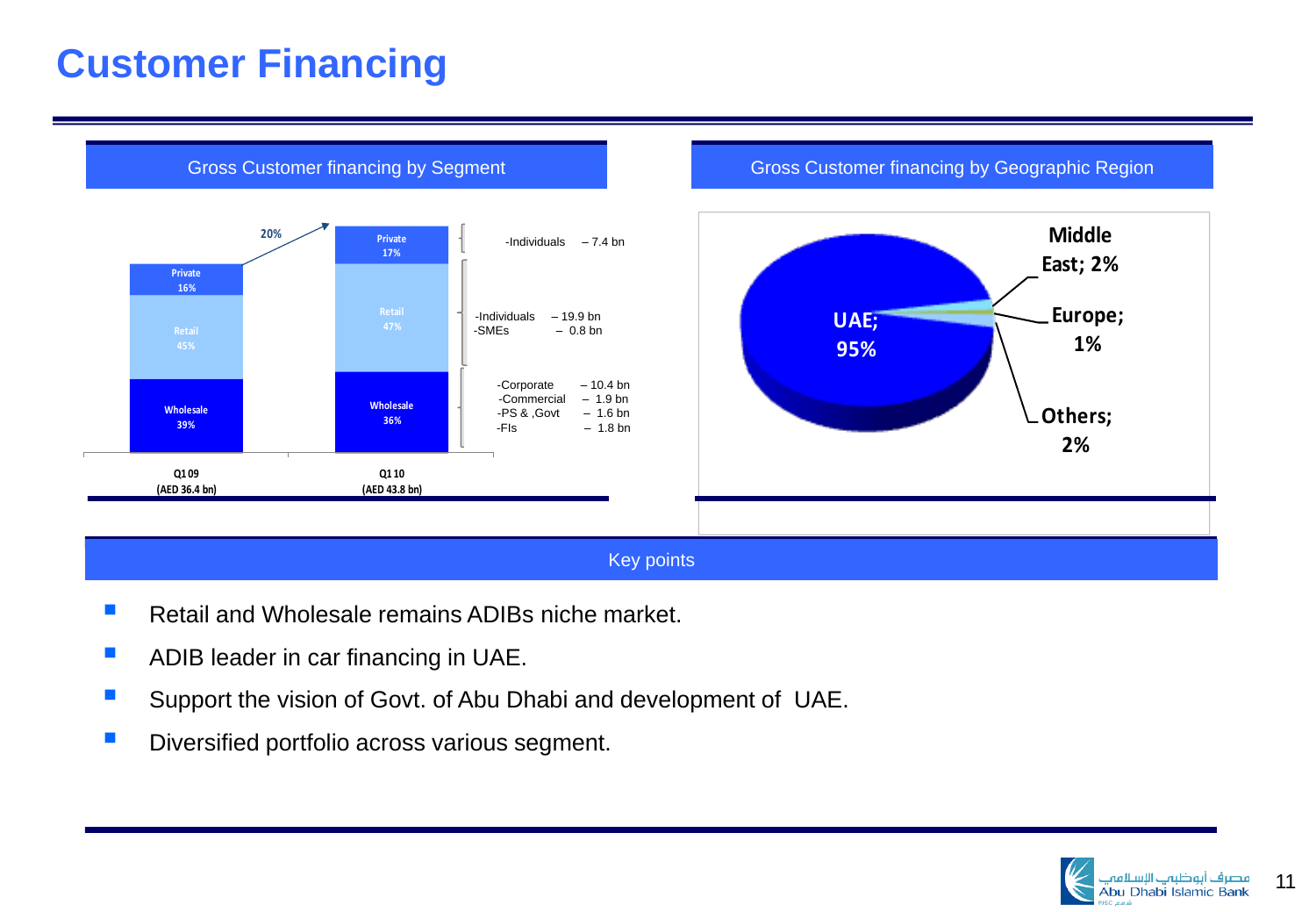# **Customers' Deposits**



#### Key points

- **Number 1** Wholesale and Retail segment to remain as major source of Deposits.
- $\blacksquare$  Diversified deposits by type.



12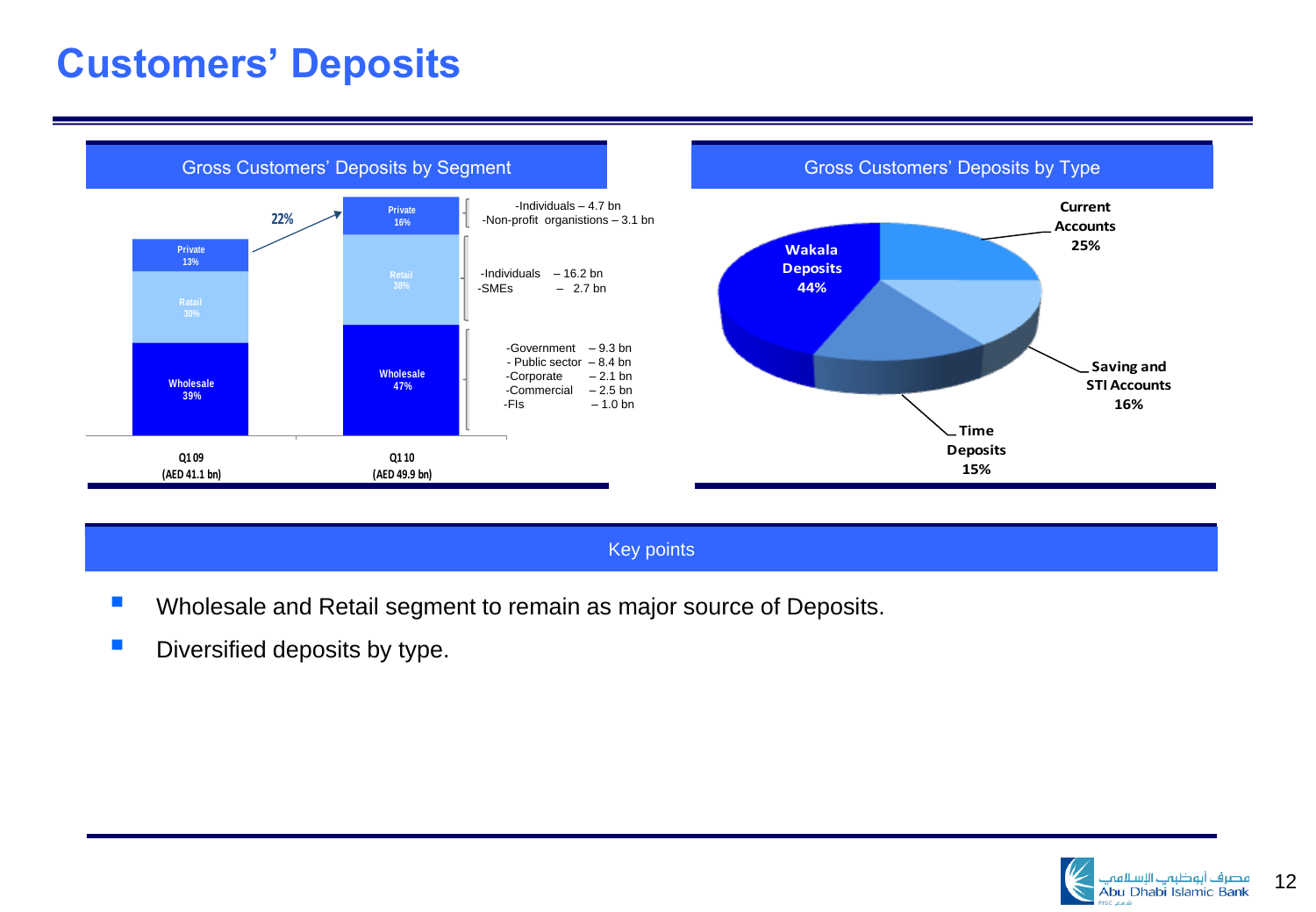# **NPAs & Provisions**

| <b>Provisions (AED Mn)</b>  | 2008 | 2009  | Q1 10 |
|-----------------------------|------|-------|-------|
| <b>Financing Portfolio:</b> |      |       |       |
| - Specific provisions       | 455  | 1,233 | 1,291 |
| - Collective provisions     | 135  | 518   | 540   |
|                             | 589  | 1,751 | 1,831 |
| Impairment on investments   | 129  | 58    | 58    |
| <b>Others</b>               | 144  | 372   | 386   |
| <b>Total</b>                | 862  | 2,181 | 2,275 |

- NPAs increase by AED 93.3 Mn in Q1 2010 to AED 2,620 Mn at end of Q1 2010.
- NPAs ratio at 6.0% as at end Q1 2010 (5.9% at end 09) with a coverage of 70% (2009: 69%).
- Collective provisions of AED 540.3 Mn at end of Q1 2010 represents 1.25% of performing financing portfolio.
- Specific provisions of AED 1,291 Mn representing 49.2% of NPAs at end of Q1 2010 (2009: 48.8%).
- □ Total provisions of AED 1,831 Mn, represents 4.18% (2009: 4.15%) of Gross Financing portfolio.



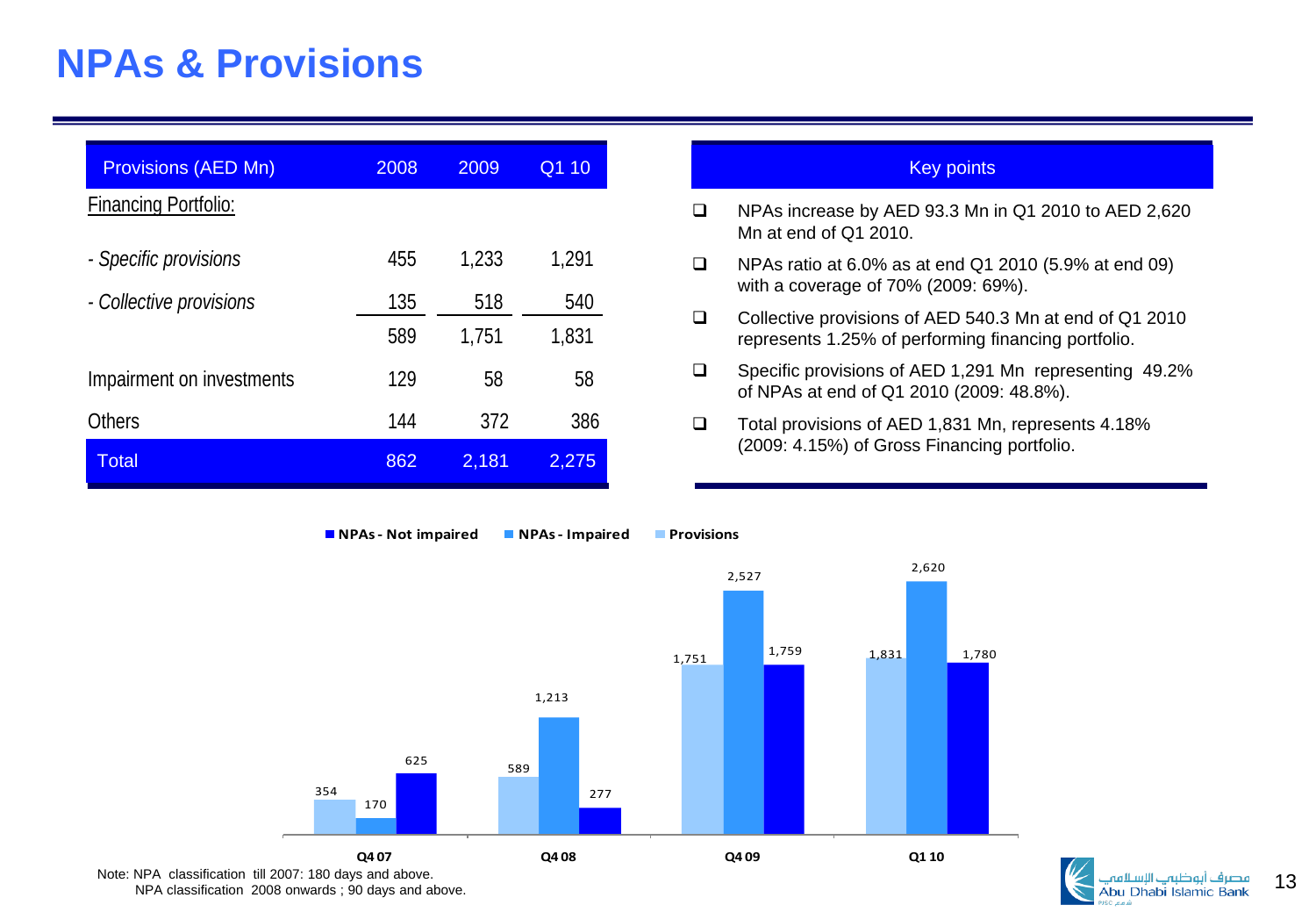# **Capital Adequacy**

With strong shareholder and government backing ADIB's capital strength is now top tier



- □ Basel-I total Capital Adequacy ratio at end of Q1 10 at 17.0% comfortably above the minimum UAE Central Bank requirement of 11%.
- Basel-II total Capital Adequacy ratio at end of Q1 10 at 16.8% comfortably above the minimum UAE Central Bank requirement of 11%.
- □ Basel-I Tier I ratio at 14.4% at the end of Q1 10 above the 7% minimum required by UAE Central Bank.
- Basel-II Tier I ratio at 13.4% at the end of Q1 10 above the 7% minimum required by UAE Central Bank.



- □ Capital resources include:
	- □ Tier I from Abu Dhabi Department of Finance of AED 2 bn.
	- $\Box$  Tier II from the UAE Ministry of Finance of AED 2.2 bn.
- □ Sukuk payable AED 2.9 bn @ LIBOR + 40bps maturing in Dec 2011.

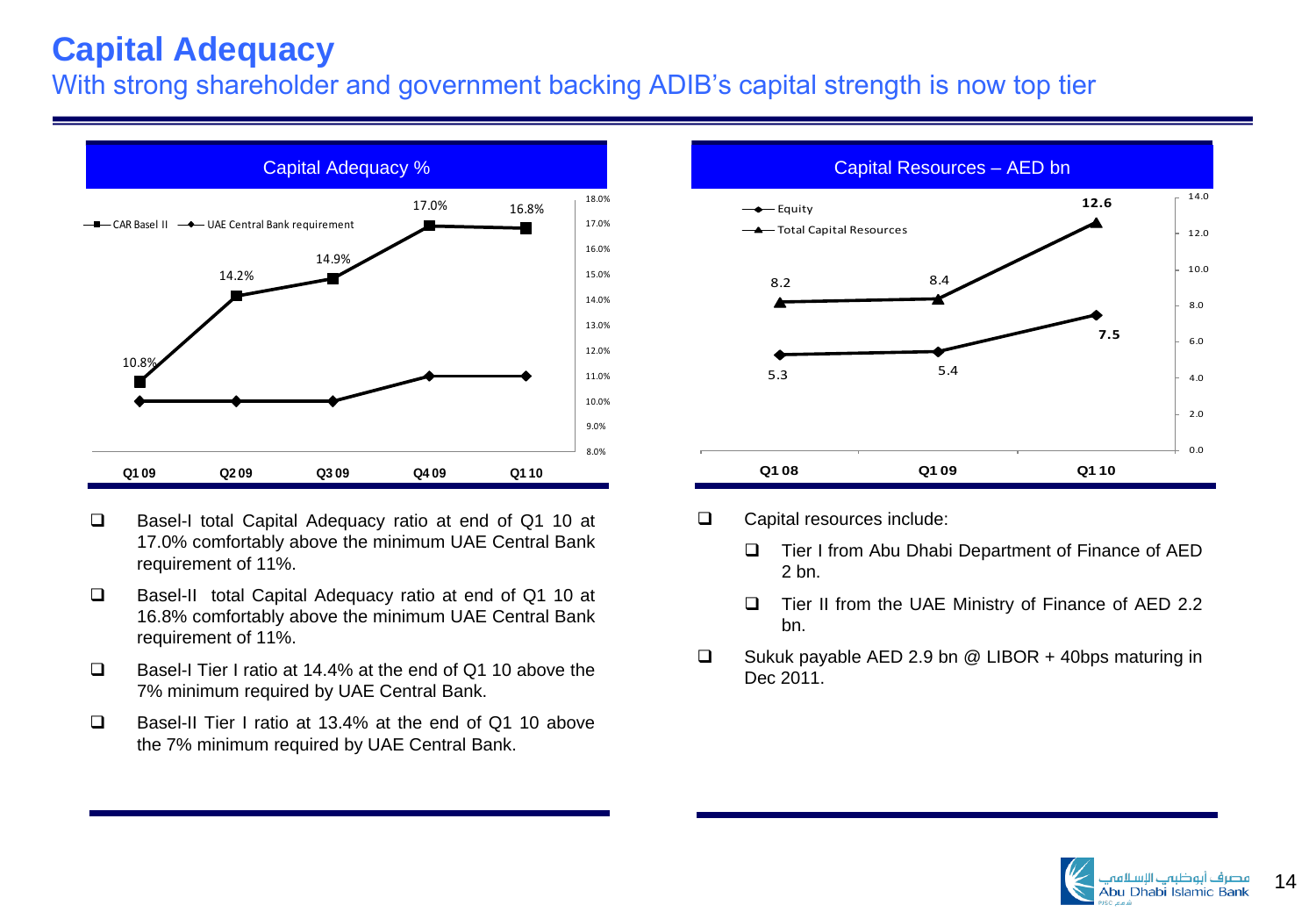## **Shareholders Return**

Despite the economic downturn ADIB still delivered a Total shareholder return of 19% in 2009

- Mar 2010 Share price AED 3.12 per share (includes impact of 20 % bonus share dividend to be approved in AGM)
- Dec 09 Share price AED 2.89
- Dividend / Share AED 0.216 for 2008
- Yield =  $0.29$  Gain +  $0.216$  Dividend = AED  $0.506$  / share
- 2009 Total Yield on ADIB share was 19%



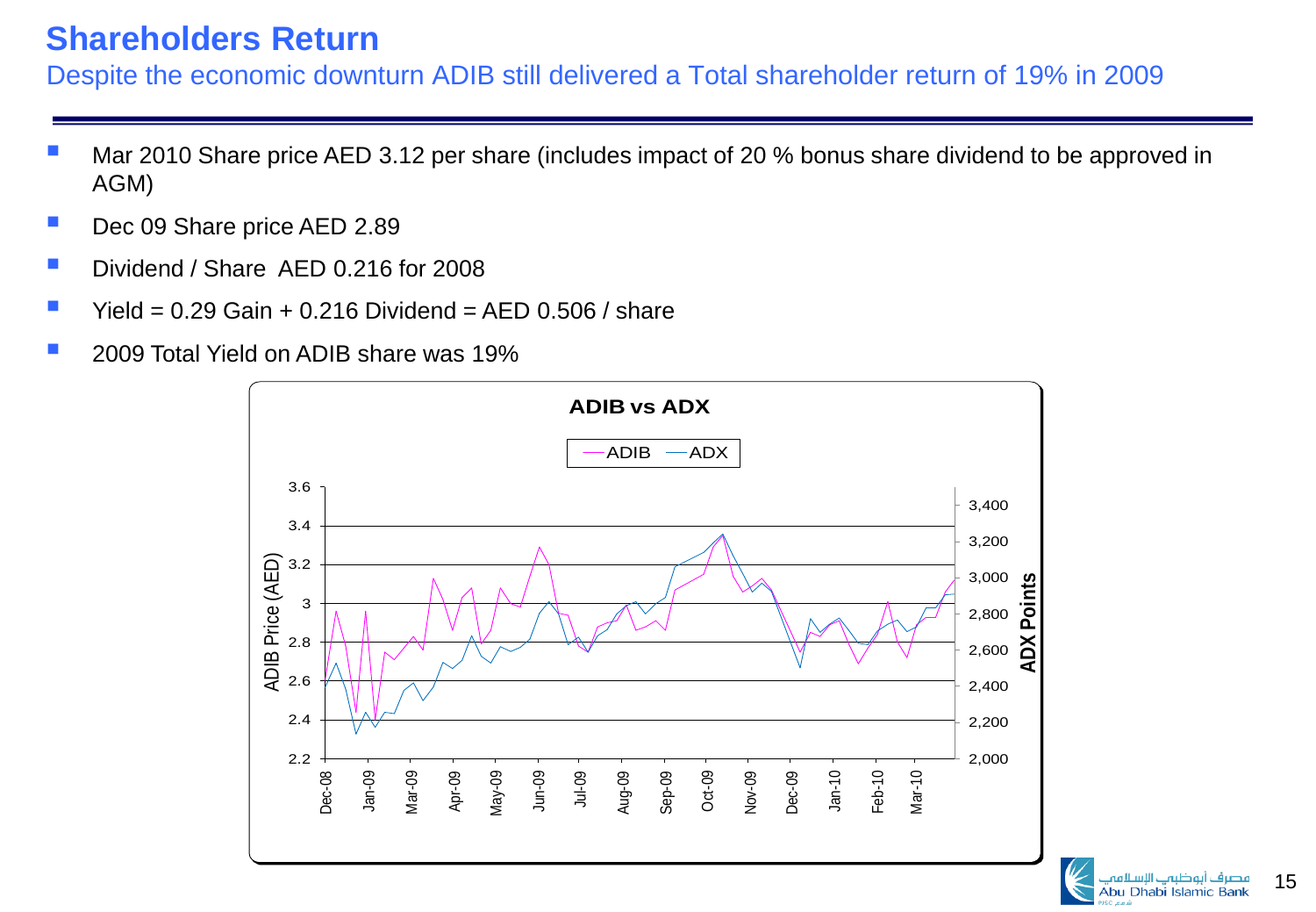- $\triangleright$  ADIB is extremely well positioned to sustain it's growth momentum.
- $\triangleright$  We continue increasing our reserves in anticipation of the crises extending well into 2010.
- $\triangleright$  We continue to invest aggressively in our franchise and people to reach our stated objective.
- $\triangleright$  We continue to increase focus on customer service and delivery channels, including more ATMs and esolutions.
- $\triangleright$  We are committed to acting prudently, for the benefit of all our stakeholders.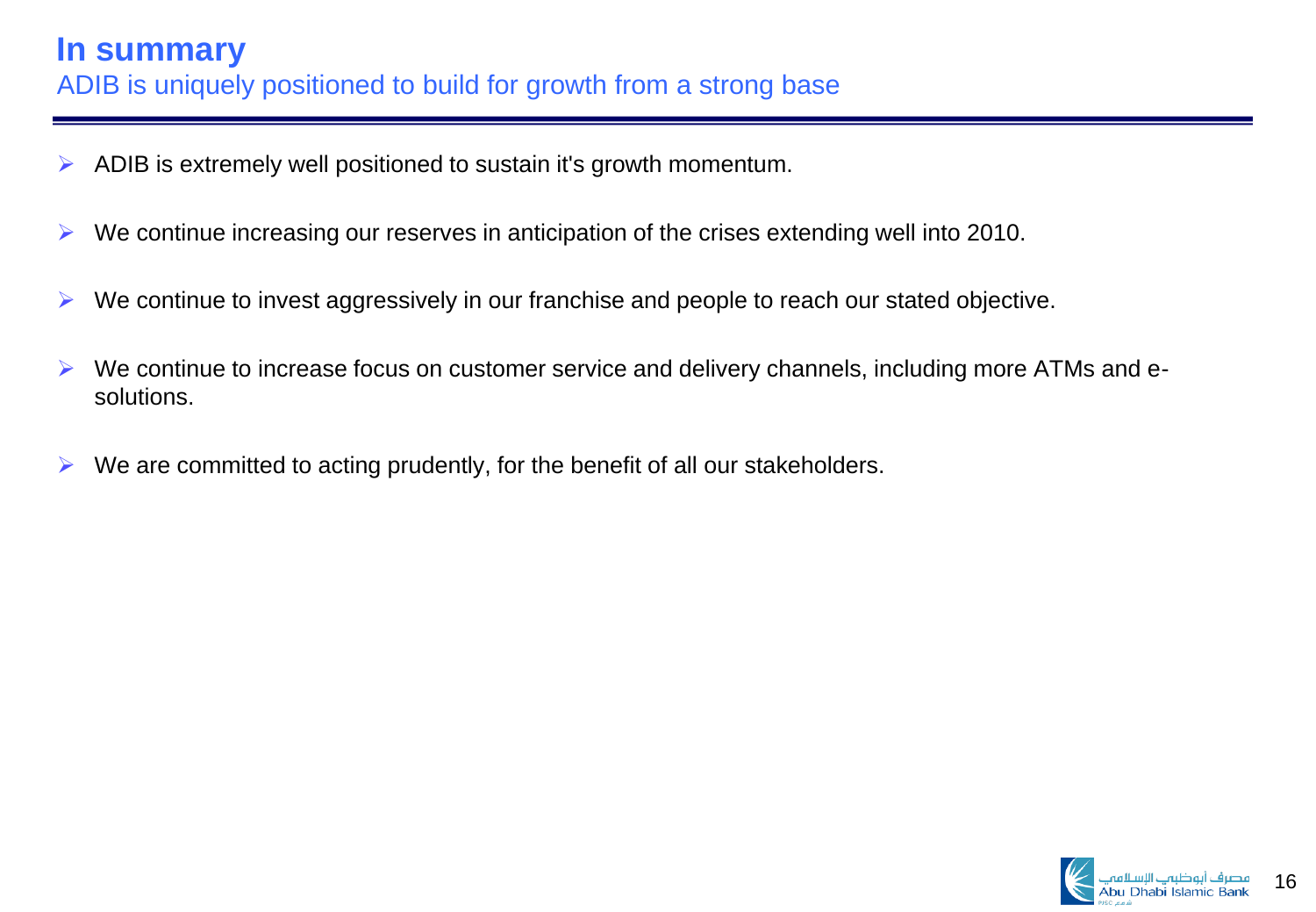#### **Disclaimer**

The information contained herein has been prepared by Abu Dhabi Islamic Bank PJSC (ADIB). ADIB relies on information obtained from sources believed to be reliable but does not guarantee its accuracy or completeness.

This presentation has been prepared for information purposes only and is not and does not form part of any offer for sale or solicitation of any offer to subscribe for or purchase or sell nay securities nor shall it part of it form the basis of or be relied on in connection with any contract or commitment whatever.

Some of this information in this presentation may contain projections or other forward-looking statements regarding future events or the future financial performance of ADIB. These forward-looking statements include all matters that are not historical facts. The inclusion of such forward-looking information shall not be regarded as representation by ADIB or any other person that the objectives or plans of ADIB will be achieved. ADIB undertakes no obligation to publicly update or publicly revise any forward-looking statement, whatever as a result of new information, future events or otherwise.

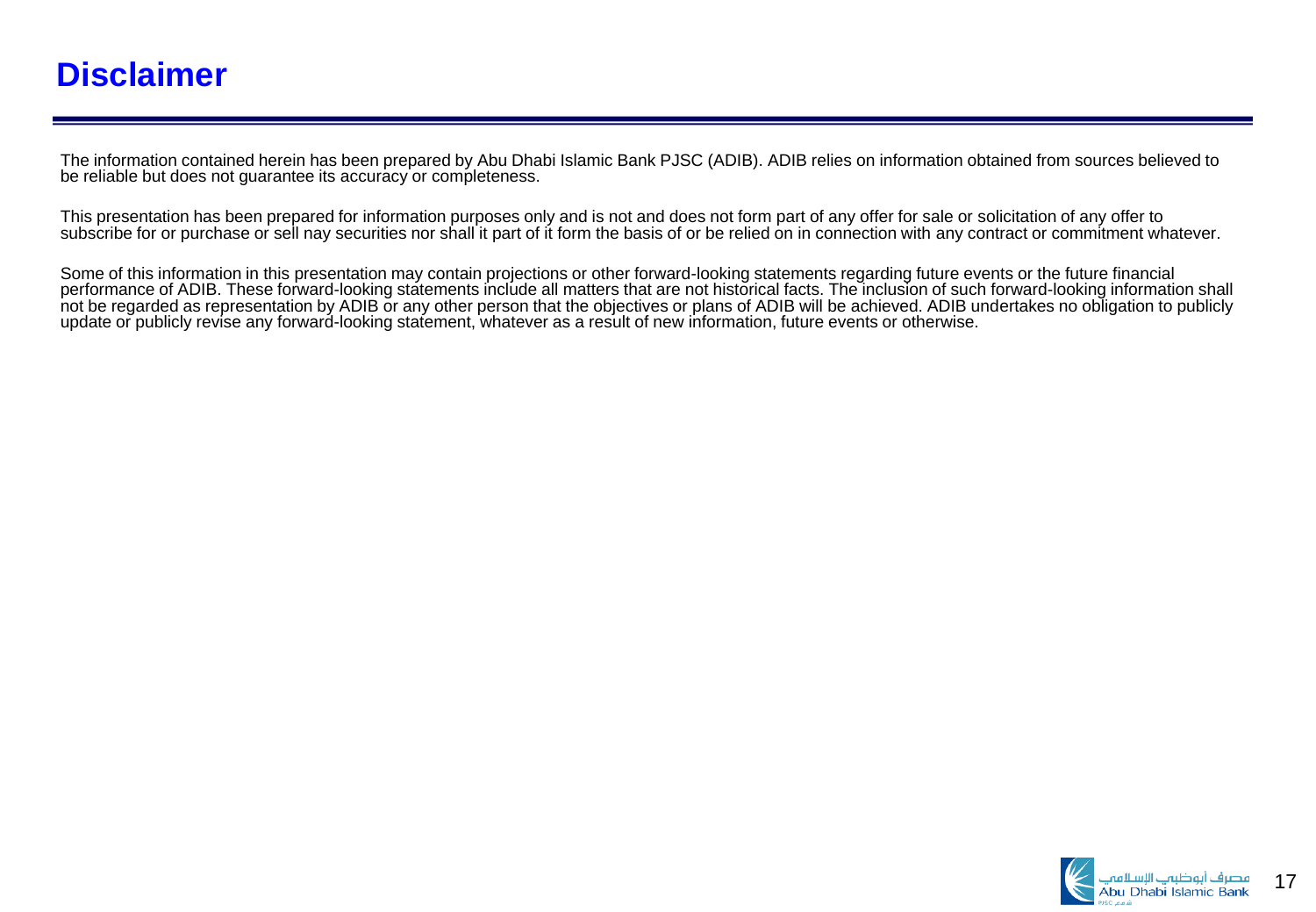Management Biographies

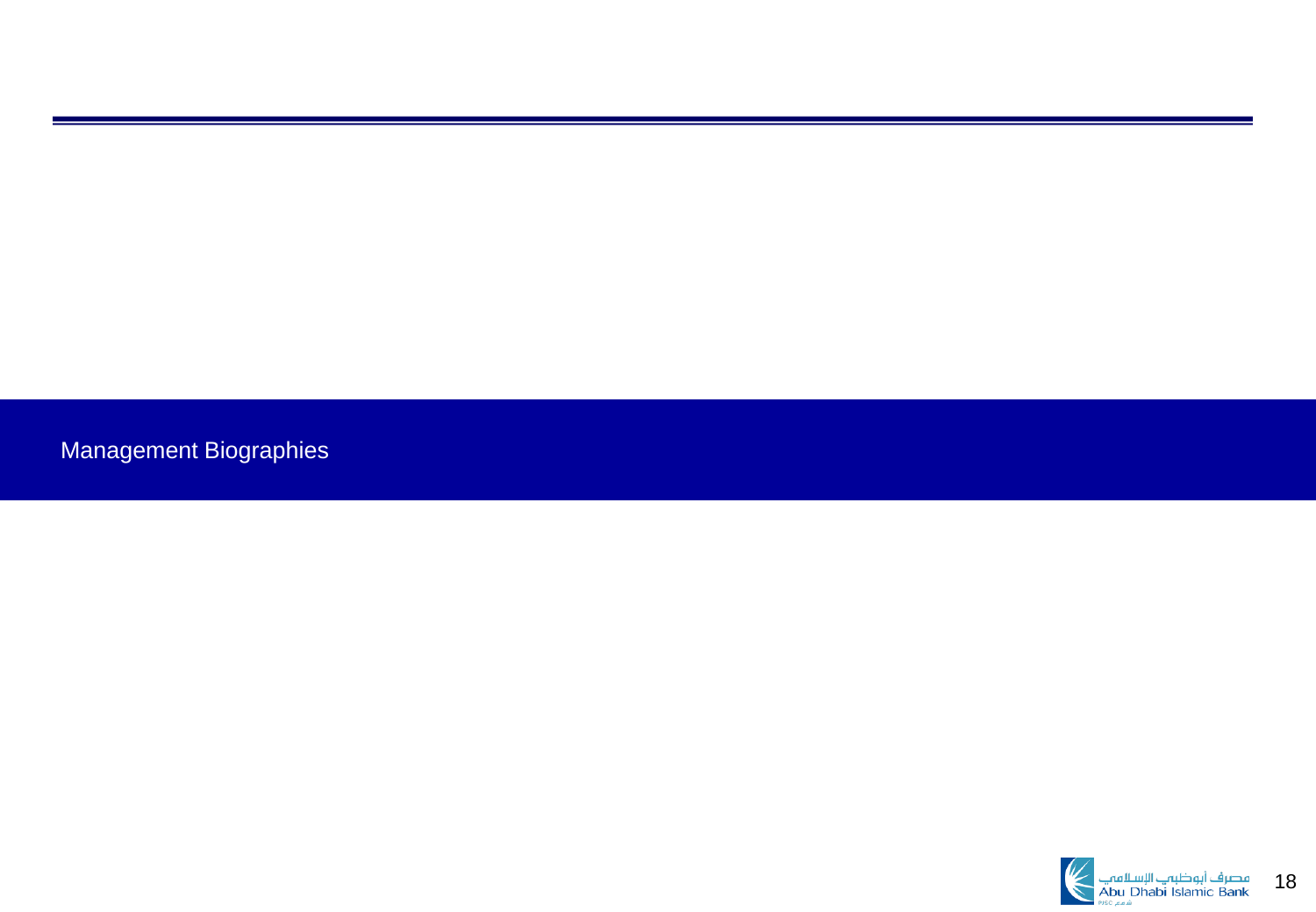# **Executive Management Profile (I)**

| <b>Tirad Marouf Mahmoud</b><br><b>Chief Executive Officer</b>                            | Joined ADIB in March 2008. He holds a Bachelor degree (major in Corporate Finance) from Loyala of<br>Concordia University in Montreal, Canada and has also completed the Executive Management Program at<br>Wharton. He has previously worked at Citibank for 22 years on various assignments. His previous position<br>was General Manager and Head of the Corporate and Investment Banking with Samba Financial Group, KSA |
|------------------------------------------------------------------------------------------|------------------------------------------------------------------------------------------------------------------------------------------------------------------------------------------------------------------------------------------------------------------------------------------------------------------------------------------------------------------------------------------------------------------------------|
| <b>Nuhad Saliba</b>                                                                      | Joined ADIB on 1 September 2008. He holds MBA from Wake Forest University, NC USA and BS, Biology                                                                                                                                                                                                                                                                                                                            |
| <b>Global Head of</b>                                                                    | from American University of Beirut. He has previously worked for 27 years at Citibank (1982-2008).                                                                                                                                                                                                                                                                                                                           |
| <b>Wholesale Banking</b>                                                                 | His previous position was Chief Executive Officer with Citibank N.A. Egypt.                                                                                                                                                                                                                                                                                                                                                  |
| <b>Sarvesh Sarup</b>                                                                     | Joined ADIB on Dec 2008. He holds Master of Business Administration from University of Delhi, India.                                                                                                                                                                                                                                                                                                                         |
| <b>Global Head of</b>                                                                    | He has 23 years of banking experience . Previously worked Citibank as Country Manager, India; Division                                                                                                                                                                                                                                                                                                                       |
| <b>Retail Banking</b>                                                                    | Executive, UK / Germany and Retail Banking Head, EMEA                                                                                                                                                                                                                                                                                                                                                                        |
| <b>Masarrat Husain</b><br><b>Group Chief Risk Officer</b>                                | Joined ADIB on 3 June 2008. He holds a Masters in Business Administration from Tulane University,<br>Louisiana, USA and BS of Science Chemical Engineering from Texas A&M University, Texas, USA.<br>He has 33 years experience working with Citibank and SAMBA Financial Group, Riyadh. His previous<br>position was GM/Deputy Chief Risk Officer with SAMBA Financial Group, Riyadh                                        |
| <b>Andrew Moir</b>                                                                       | Joined ADIB on 1 October 2007. He holds B.Com (Hons.) Degree from Rhodes University and MBA from                                                                                                                                                                                                                                                                                                                             |
| <b>Global Head of Strategy</b>                                                           | University of Cape Town. He previously worked at HSBC (1990-2007). His previous position was Chief                                                                                                                                                                                                                                                                                                                           |
| <b>And Finance</b>                                                                       | Operating Officer, Sub Saharan Africa with HSBC Bank (2003-2007).                                                                                                                                                                                                                                                                                                                                                            |
| <b>Majaz Khan</b>                                                                        | Joined ADIB on November 08, 2009. He holds an MBA from Central Michigan University and a Bachelors                                                                                                                                                                                                                                                                                                                           |
| <b>Group Head of Operations</b>                                                          | in Commerce from University of Karachi. He has worked with Citigroup in 5 countries (1981-2007). His                                                                                                                                                                                                                                                                                                                         |
| & Technology                                                                             | previous position was Chief Operating Officer for Arab Bank, Plc - Amman Jordan (2007-2009).                                                                                                                                                                                                                                                                                                                                 |
| <b>Abdul Rahman Abdullah</b><br><b>Co-Head of Private Banking</b><br>& Wealth Management | Joined ADIB on 12 September 1998. He holds a Bachelor in Science. He has 28 years banking experience<br>His previous position was Deputy Head of Private Banking Department at the National Bank of Abu Dhabi.                                                                                                                                                                                                               |